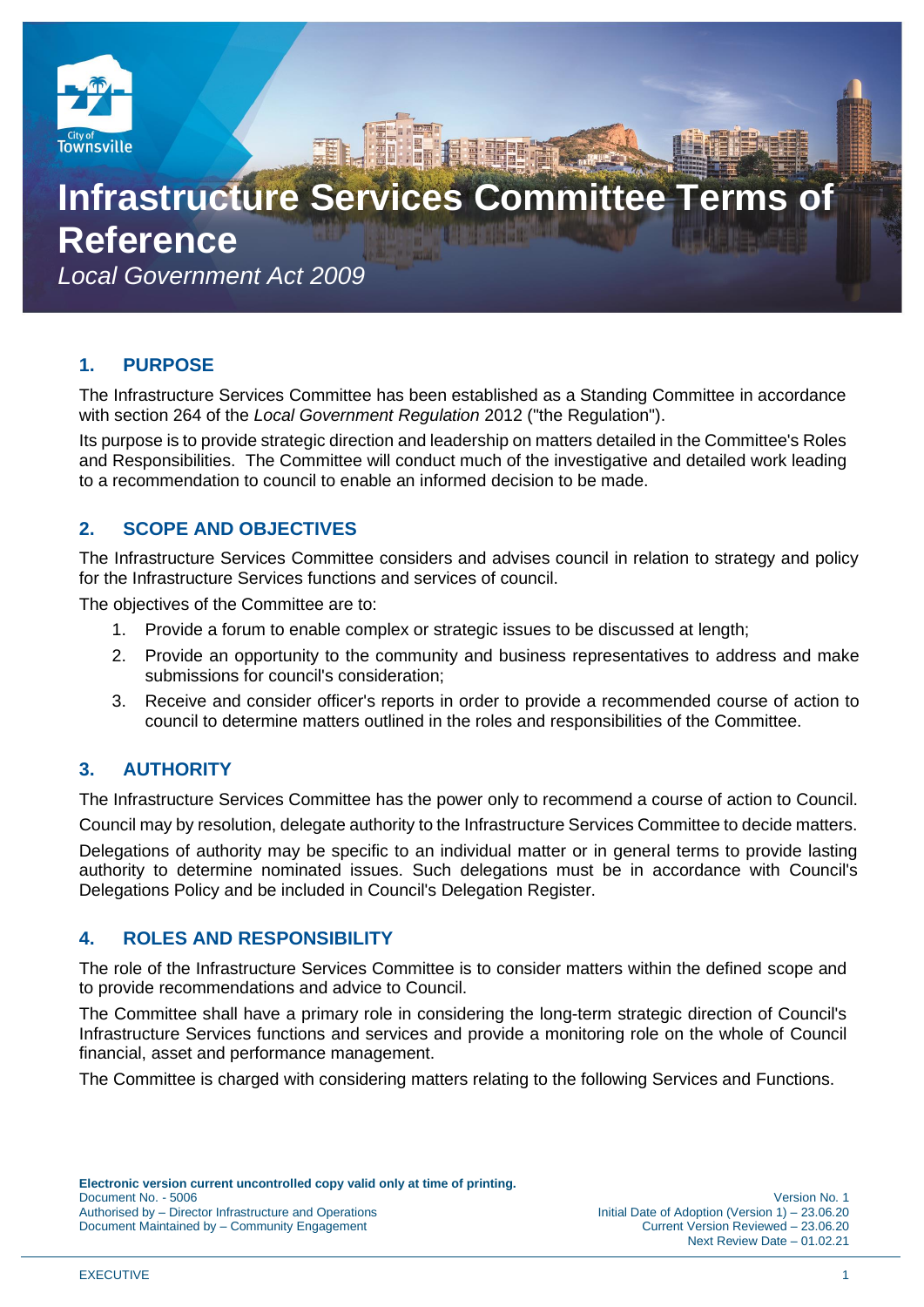#### Functions:

- **Major Projects**
- Emergency Management
- Infrastructure Planning and Fleet
- Asset Management
- Construction and Maintenance

#### Services:

- Coastal Facilities
- Drain and Stormwater Management
- Open Space Management
- Roads and Transport Management
- Buildings and Facilities Management
- Fleet Management
- Disaster Management
- **Cemeteries**

Council business referred to above will include such business as:

- Quarterly reports from the:
	- o North Queensland Regional Roads and Transport Group
- Development of goals and strategies for council's Corporate Plan, Operational Plan, Business Plans and Performance Management Plans;
- Quarterly review of council's Infrastructure Services, services and functions progress and achievement towards council's Corporate Plan, Operational Plan, Business Plans and Performance Management Plans;
- Development of the annual budget for council's Infrastructure Services functions and services;
- Quarterly review of the annual budget for council's Infrastructure Services functions and services;
- Monthly review of council's Infrastructure Services functions and services financial reports; and
- To report to council on a regular basis on the operations of council's Infrastructure Services functions and services.

## **5. MEMBERSHIP**

Membership of the Committee is in accordance with the resolution passed at the Post Election meeting of council held on 24 April 2020, being five Councillors and the Mayor. The Director of the Infrastructure and Operations Division will also attend as adviser to the Committee.

Councillors will be appointed to the Committee for the term of the council unless otherwise removed by a resolution of council or acceptance of a resignation.

In the event of a Councillor resigning his/her position on the Committee, the council will nominate a Councillor to fill the vacant position.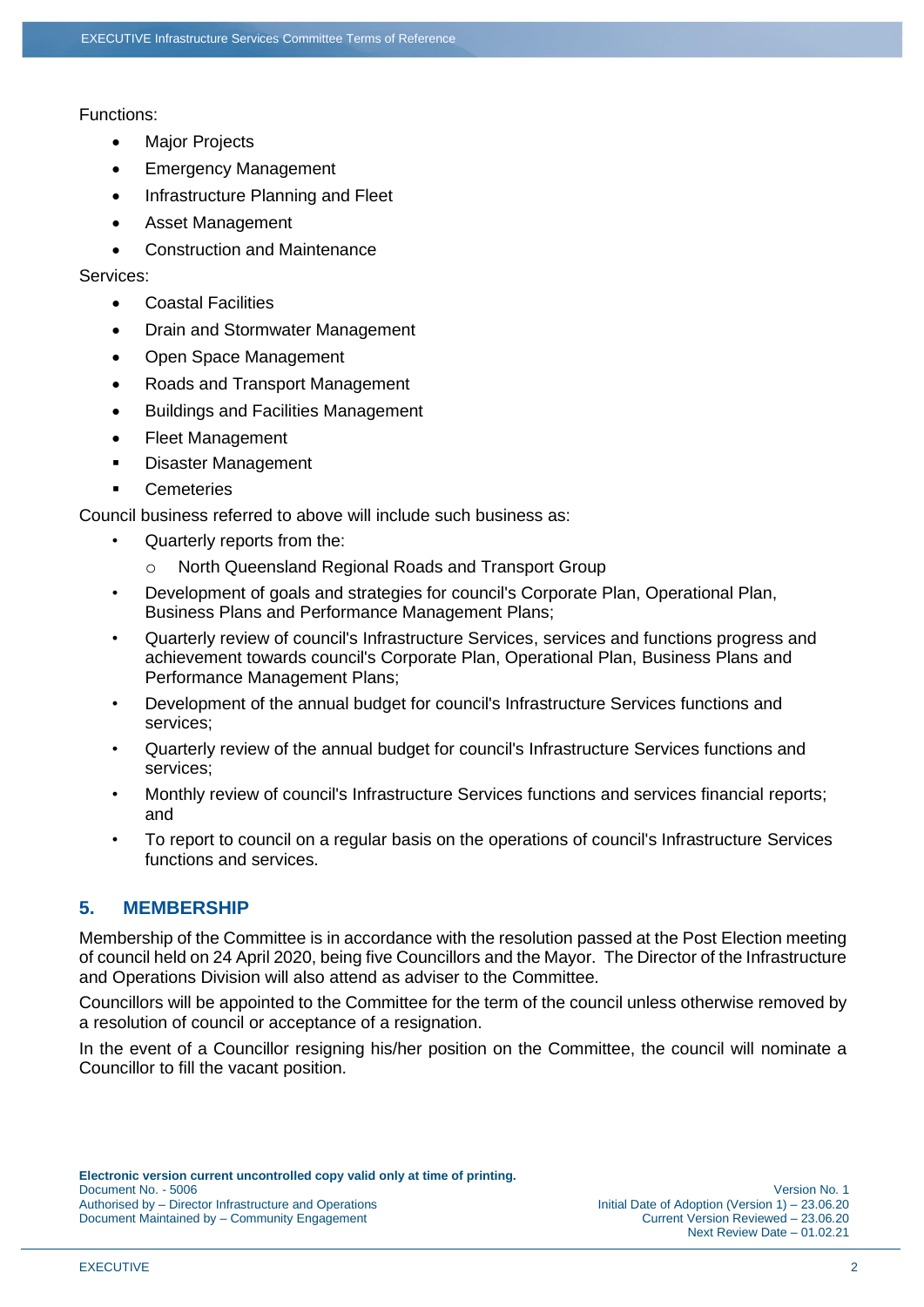#### **5.1 APPOINTMENT OF CHAIRPERSON**

The Chairperson of the Committee shall be appointed by Council. The Deputy Chair to be elected at the first Infrastructure Services Committee meeting. In the absence of the appointed Chairperson from a meeting, the Deputy Chair will assume the role of the Chairperson for that meeting.

#### **5.2 APPOINTMENT OF DEPUTY CHAIRPERSON**

The Deputy Chairperson of the Infrastructure Services Committee shall be appointed by the members of the Committee at the first meeting.

#### **5.3 ROLE OF CHAIRPERSON**

The Chairperson becomes the spokesperson on behalf of Council in discussing matters relating to the Infrastructure Services Committee with the community.

The role of Chairperson allows that Councillor to specialise in the areas relating to the Infrastructure Services Committee's responsible functions and services of Council.

The Chairperson will preside at the meeting and conduct the meeting as they see fit. If there is a dispute about meeting procedure reference will be made to the Townsville City Council's Code of Meeting Practice.

#### **5.4 ROLE OF DEPUTY CHAIRPERSON**

The Deputy Chairperson will assume the roles and responsibilities of the Chairperson should the Chairperson be unable to fulfill their role.

#### **5.5 ROLE OF COMMITTEE MEMBERS**

The role of a Committee Member is to consider and make recommendations on matters relating to council achieving the goals for council's Infrastructure Services functions and services, as outlined in council's Community and Corporate Plan, and considering the implementation of policies relating to council's Corporate functions, while serving the overall public interest of the whole local government area.

#### **5.6 TERMS OF MEMBERSHIP**

a) Representation

The appointed Committee Members will be required to attend the meeting in person.

b) Proxy

A committee member may not award a Proxy Vote to another Committee member.

An Alternative Member may be appointed in accordance with S264 of the Regulations.

c) Sub-Committees

The Infrastructure Services Committee can recommend the appointment of a Special Committee should the need arise, and this may act as a sub-committee.

The Special Committee will be appointed by resolution at an Ordinary Council meeting in accordance with S264 of the Regulations.

#### **6. MEETINGS**

All meetings of the Committee shall be open to the public unless resolved by the Committee to be closed to the public for the purpose of discussing a matter deemed to be confidential in terms of S275 of the Regulation.

Next Review Date – 01.02.21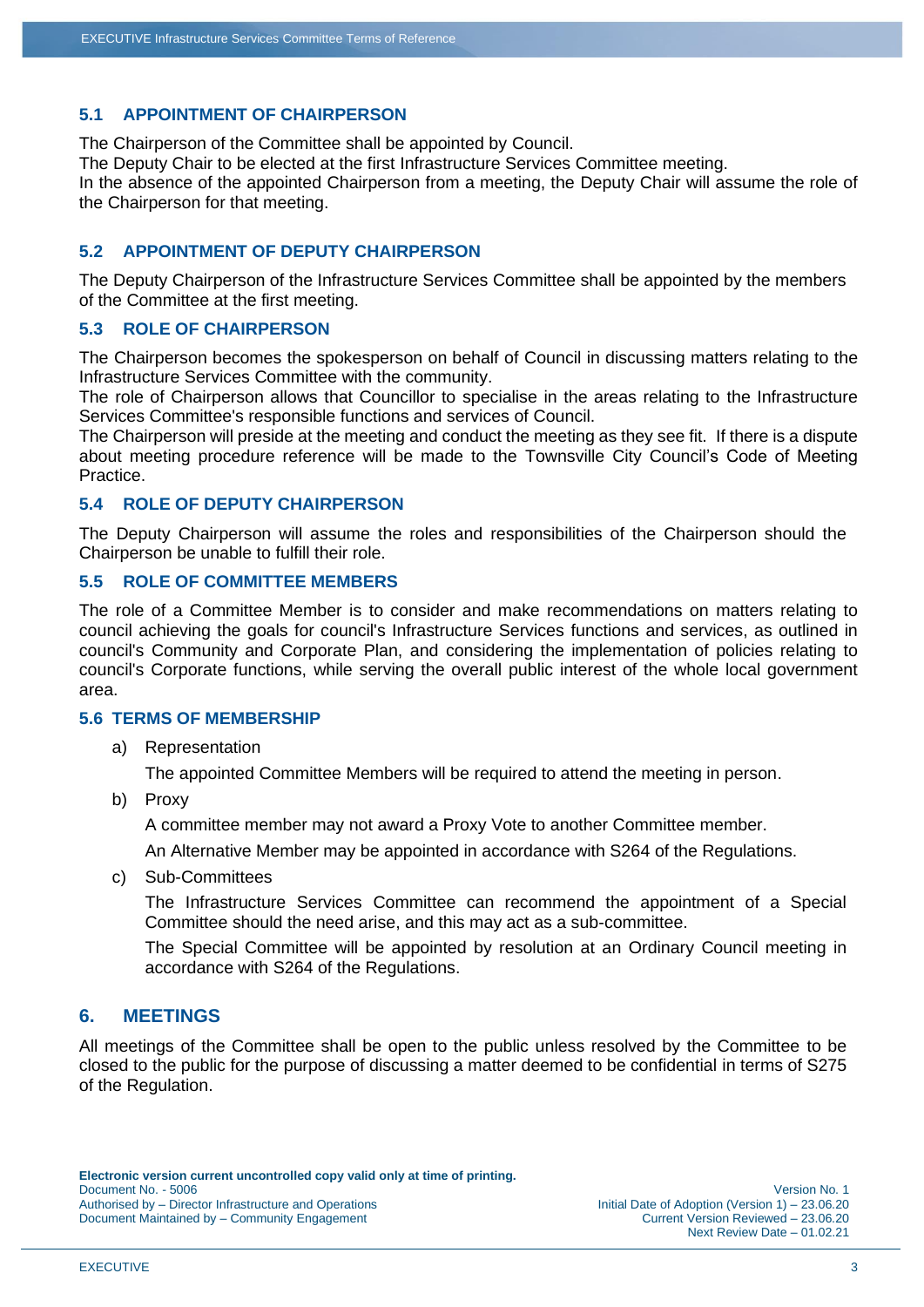#### **6.1 QUORUM**

The quorum for the Infrastructure Services Committee must be in accordance with Council's Code of Meeting Practice. The quorum for a Standing Committee meeting is a majority of the Councillors appointed to that Committee, or where the Committee is an even number one half of the number is a quorum.

#### **6.2 FREQUENCY AND LOCATION**

Committee meetings are held at the Council Chambers located at 103 Walker Street, Townsville as resolved at the Statutory Meeting held on 24 April 2020.

The first Infrastructure Services Committee meeting with be held in July due to the COVID-19 restrictions resolved at the Ordinary meeting on 24 April 2020. Upon adoption of these Terms of Reference subsequent 2020 meetings will be held on the Thursday at 9am, two weeks preceding the Ordinary Council meeting.

The schedule of Infrastructure Services Committee meetings are to be adopted in November of each year for the following calendar year.

In accordance with S277(2) of the Regulation the schedule of meetings must be published in a newspaper, circulating generally in its area, at least once a year, and on the Townsville City Council website.

#### **6.3 CONDUCT**

Meetings must be conducted in accordance with the provisions of the *Local Government Act* 2009 and *Local Government Regulation* 2012. If there is a dispute regarding meeting procedure or the conduct of an individual the Chairperson must refer to the Townsville City Council Code of Meeting Practice.

#### **6.4 CONFLICT OF INTEREST**

In accordance with S12 (Responsibilities of councillors), S175C (Exclusion from meeting of Councillor with material personal interest) and S175E (Recording a conflict of interest) of the *Local Government Act* 2009, Committee members must declare their interest, whether material or personal, real or perceived.

#### **6.5 MEETING AGENDA**

The agenda for this Committee will be distributed in accordance with S258 (Notice of Meetings) of the Regulation. Council aims to distribute the Committee agenda at least two (2) clear business days prior to the meeting date.

#### **6.6 MEETING RECORDS**

The Committee will keep minutes of its proceedings in accordance with S272 of the Regulations.

#### **7. REPORTING REQUIREMENTS**

The Committee will provide a written report from each of its meetings to the next Ordinary meeting of council in accordance with S272(8) of the Regulations. The written report will contain both the Committee's deliberations and its advice or recommendations.

### **8. REVIEW AND PERFORMANCE EVALUATION**

#### **8.1 TERMS OF REFERENCE**

The Committee shall review these Terms of Reference at the first Infrastructure Services Committee meeting of each calendar year.

Next Review Date – 01.02.21